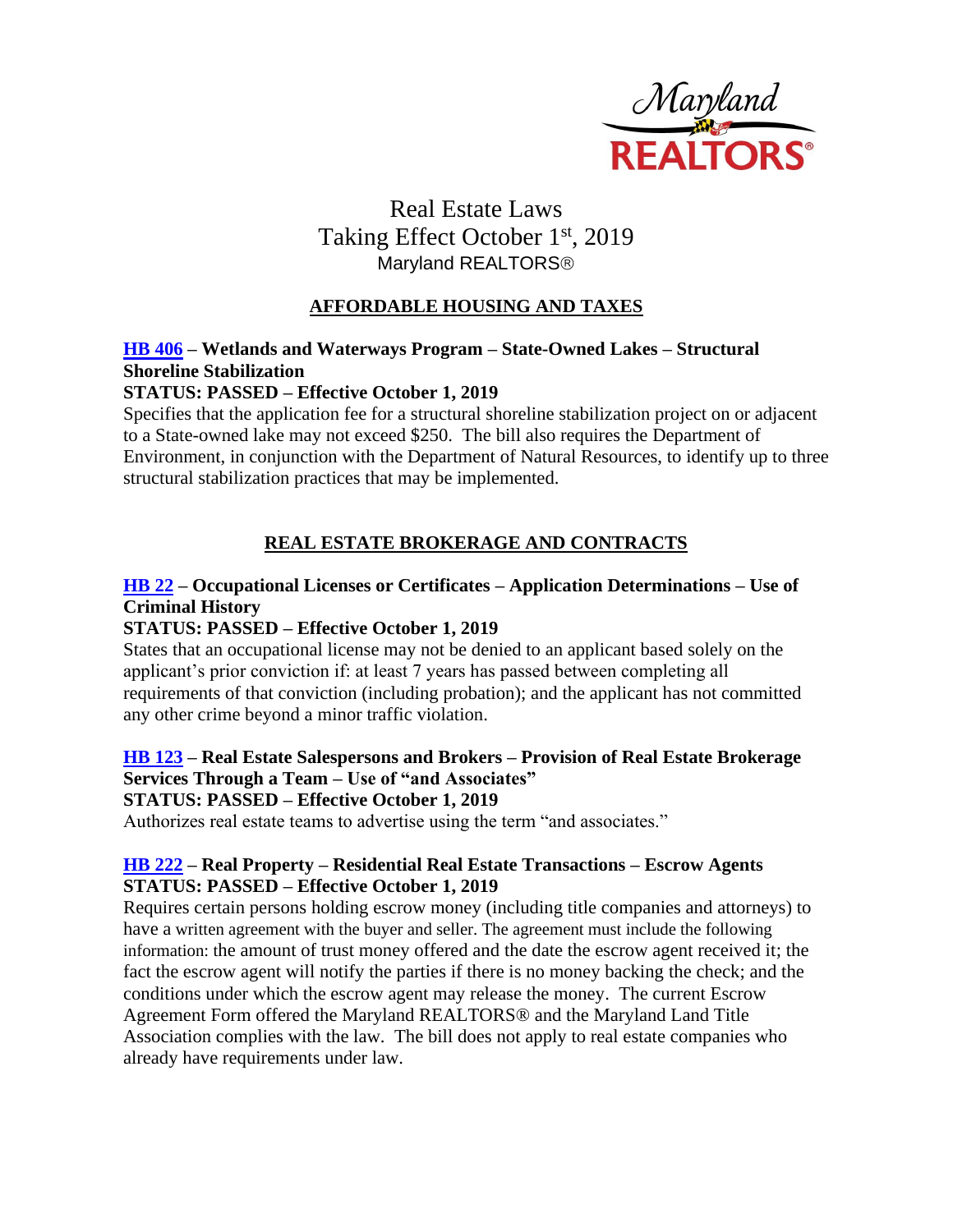## **[HB 557/SB 509](http://mgaleg.maryland.gov/webmga/frmMain.aspx?id=sb0509&stab=01&pid=billpage&tab=subject3&ys=2019RS) – Property Tax – In Rem Foreclosure and Sale – Vacant and Abandoned Property**

### **STATUS: PASSED – Effective October 1, 2019**

Creates an expedited tax sale process (judicial in rem) for vacant property or property that is unfit for human habitation.

# **[HB 1228/SB 807](http://mgaleg.maryland.gov/webmga/frmMain.aspx?id=hb1228&stab=01&pid=billpage&tab=subject3&ys=2019RS) – State Real Estate Commission – Real Estate Brokerage Relationships, Continuing Education, and Disclosures**

### **STATUS: PASSED – Effective October 1, 2019**

Requires that information learned by a licensee in anticipation of forming a brokerage relationship is confidential and may not be disclosed without the written consent of the individual. The bill also seeks to combine three definitions of brokerage relationship under the law into two definitions. Finally, the bill clarifies a definition of dual agency.

#### **[HB 1386/SB 852](http://mgaleg.maryland.gov/webmga/frmMain.aspx?id=sb0852&stab=01&pid=billpage&tab=subject3&ys=2019RS) – Department of Labor, Licensing, and Regulation – Veterans and Military Service Members and Spouses – Occupational Licenses STATUS: PASSED – Effective October 1, 2019**

Clarifies that when a licensing body, such as the Real Estate Commission, issues an expedited license for a service member, veteran or military spouse, that it should do so within 60 days after receiving a completed application. The different licensing bodies must also post direction on how to apply for the license.

## **[SB 25](http://mgaleg.maryland.gov/webmga/frmMain.aspx?id=sb0025&stab=01&pid=billpage&tab=subject3&ys=2019RS) – Real Property – Conservation Easements, Covenants, Restrictions, and Conditions – Recording Notice**

## **STATUS: PASSED – Effective October 1, 2019**

Clarifies that certain state agencies may file a notice of easement to ensure it falls within the time limits of title searches conducted on a property. The bill would affect agricultural easements, environmental trust easements, historical preservation easements, and natural resource easements among others.

## **[SB 26](http://mgaleg.maryland.gov/webmga/frmMain.aspx?id=sb0026&stab=01&pid=billpage&tab=subject3&ys=2019RS) – State Department of Assessments and Taxations – Expedited Document Processing**

## **STATUS: PASSED – Effective October 1, 2019**

Authorizes the State Department of Assessments and Taxation to create additional fee levels when charging for expedited document requests. The bill is intended to provide additional levels of expedited service that will not cost as much as the current "same-day" expedited service.

### **[SB 678](http://mgaleg.maryland.gov/webmga/frmMain.aspx?id=sb0678&stab=01&pid=billpage&tab=subject3&ys=2019RS) – State Government – Notarial Acts and Notaries Public STATUS: PASSED – Effective October 1, 2020**

Permits remote and electronic notarization by Maryland notaries. The bill increases standards for notaries, including taking a course to become a notary or renew notary credentials. The bill gives the Maryland Secretary of State two years to implement the bill requirements.